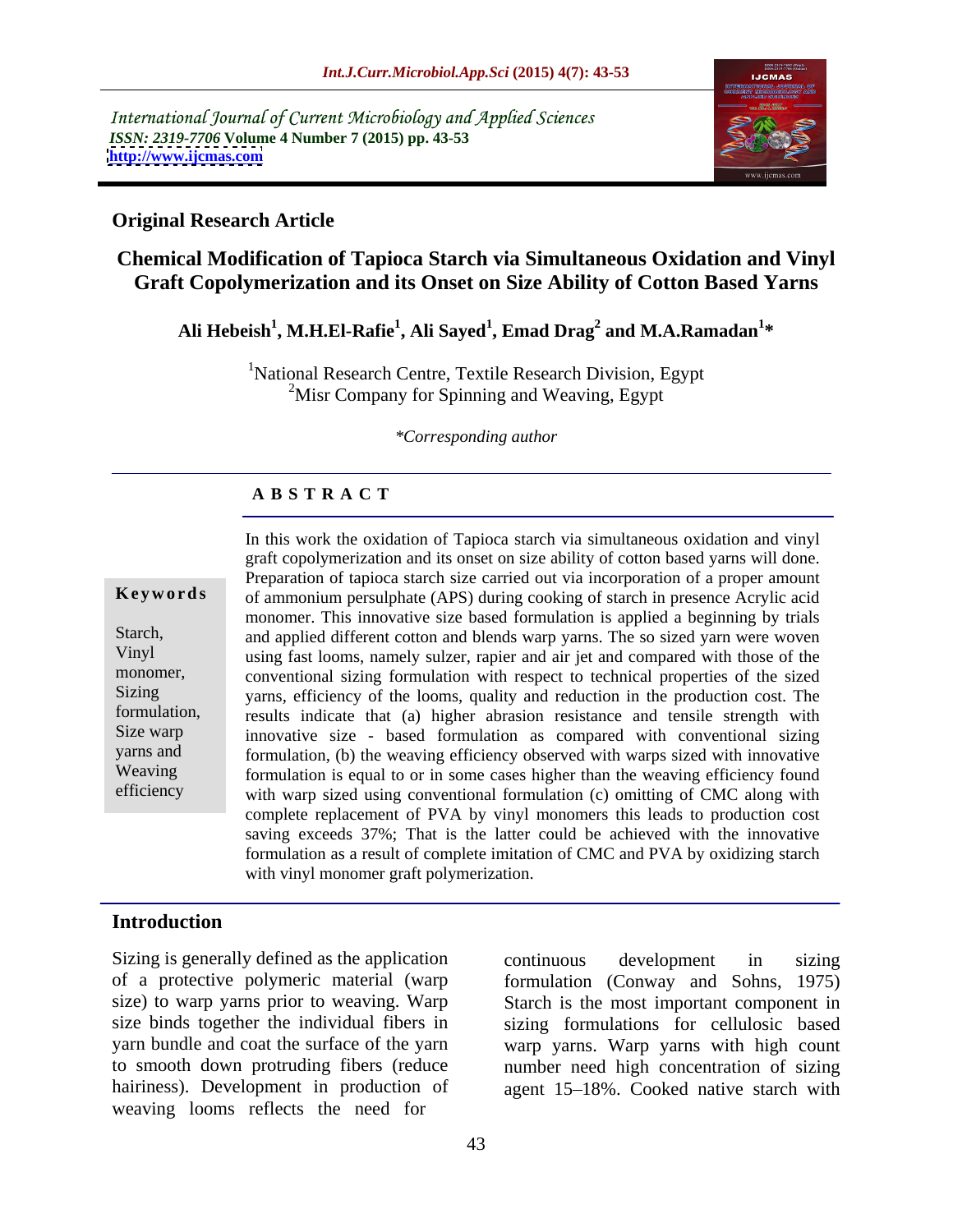concentration higher than 10% suffer from In current work we present an industrial of starch particularly when there is fluctuation of temperature during cooking innovation is based on conducting and sizing operation, (b) the very high molecular size of starch limits the penetration in the bulk of textile threads, (c)

following: oxidation (Hebeish *et al.,* 1996; Hebeish *et al.,* 2008; El-Sheikh *et al.,* 2010; *al.,* 1991; Forrest, 1992; Hellwlg *et al.,* 1992; Nachergaele, 1989), cross linking (Kulicke *et al.,* 1990; Hebeish *et al.,* 1996; Hebeish *et al.,* 1992) and dextrinization. Such reaction process cause significant change in physical as well as chemical Tapioca starch supplied by Emanz Co. for structure of starch which, in turn, are Starch., El-Obour city, Industrial Zone. reflected on solubility, viscosity Producer name: Intimex Import Export, performance and resistance to ageing and Joint—stock Company Hanol Branch, solutions of pastes prepared thereof.

Oxidation of starch is one of the most Harprax and ammonium persulphate, vinyl promising techniques for modification of monomer, its name is acrylic acid monomer starch to achieve suitable sizing agent for and supplied from Egypt British Co.,El textile industry. Oxidation of starch could be Obour city, Industrial Zone, were purchased achieved via chemical oxidation in several by Misr Company for Spinning and media such as hypochlorite, hydrogen Weaving, Mehalla El-Kubra, Egypt as peroxide (El-Rafie *et al.,* 1995; Hebeish *et*  technical grade chemicals. Other chemicals *al.,* 1996; Ali and Kempf, 1986) and air were of laboratory grades. Misr company for oxidation (Hebeish *et al.,* 1996). It is a common practice to add polyvinyl alcohol (PVA) to starch based sizing formulation to attain the proper viscosity.

serious detects, the most outstanding of innovation which provides cleaner, safer and which are (a) unstability of viscous solution cheaper practice for sizing of cotton and rigidity of starch film particularly in the involves incorporation of a proper amount of absence of good lubricant and (d) ammonium persulphate during cooking the susceptibility of starch to rot and starch in the presence of vinyl monomer. degradation by microorganisms (Dekking, Thus obtained innovative chemically modified size-based is formulation applied Most of the aforementioned shortcomings cotton and blends warp yarns using the could be overcome through chemical available facilities at Misr Company for modification of starch (Hebeish *et al.,* Spinning and Weaving, Mehalla El-Kubra. 1996).Of these mention is made of the Weaving of the so sized yarns as well as Muhrbeck *et al.,* 1991) hydrolysis performed using fast looms namely sulzer (Muhrbeck and Tellier, 1991; Jarowenko, projectile, Rapier and Air jet looms. The 1987; Maroza and Tomasik, 1991) efficiency of weaving is calculated in both etherification and esterification (Agboola *et*  cases along with the cost of sizing using the cotton/ polyester blend warp yarns. The innovation is based on conducting concurrent oxidation and vinyl grafting of starch during the sizing operation in a textile mill. The experimental development Thus obtained innovative chemically modified size-based is formulation applied in many trials on industrial scale to different their mate yarns sized using the conventional sizing formulation are innovative size – based formulation vis-a-vis cost of conventional sizing.

# **Materials and Methods**

Origin/ Vietnam.

spinning and weaving will be abbreviated to Misr-Mehalla Company hence forth.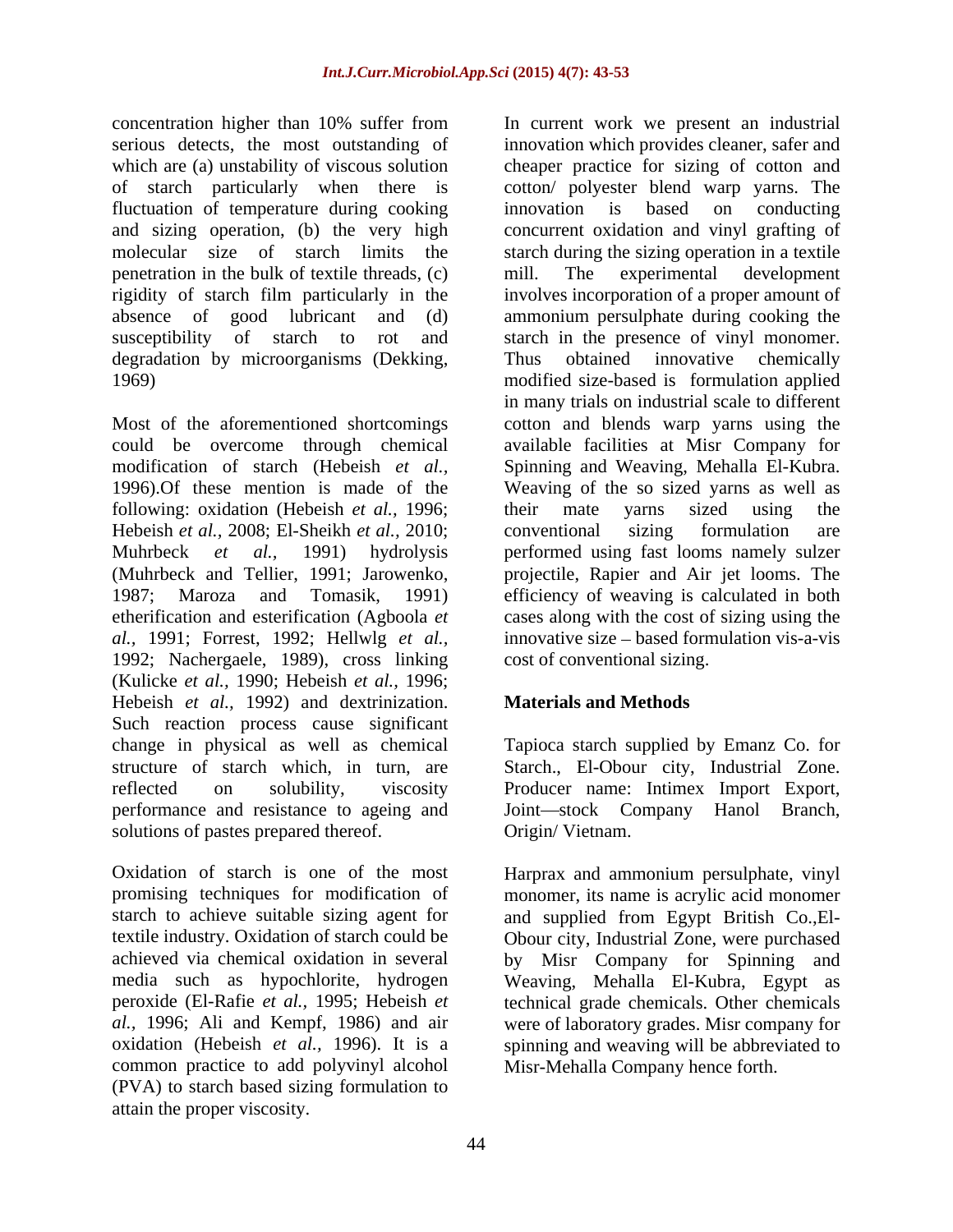The Tapioca starch was chemically quality control sector and the sizing process modificated via oxidation with ammonium cost was evaluated by the production sector persulphate (APS) by incorporation of proper amount of (APS) to the sizing formulation.

An aqueous dispersion of native Tapioca the addition of a calculated amount of ammonium persulphate (2.5gm APS/1kg Tapioca starch). At this end, the reactants were kept under continuous stirring at 40 °C thorough through investigation into components of the sizing formulation (vinyl

The reaction temperature was gradually raised to 95°C for 30 minutes for cooking under continuous stirring and complete consumption of APS. The so prepared formulation is referred to as the innovative

Cotton and cotton/ polyester blended warp with different count and ends were sized

evaluated via determining the abrasion resistance using kzweiyl (Hellwlg *et al.,* 1992) tester (Chaudhari *et al.,* 1989) and the The validity of the above is confirmed in tensile strength and elongation at break using uster tensamat tester (Maroza and Tomasik, 1991). The efficiency of looms during production was evaluated by the

in Misr, Mehalla Company.

# **Results and Discussion**

The oxidation reaction and vinyl graft Sizing agent usually used in textile warp polymerization were simultaneously carried sizing is film-forming materials of one or out during the cooking process in weaving more polymeric products. In essence, it is sector at Misr-Mehalla Company using the applied to the warp yarns in order to bind available equipment and instrument in the together the individual fibers in the yarn sizing sector. bundle and coat the surface of the yarn to starch was prepared at the concentration mate aim of this is to increase weaving range of 8-18% solid content followed by efficiency and minimize the numbers of smooth down protruding fibers (reduce hairiness) of the yarn bundle. The ultimate ends downs.

for 15 minute followed by addition of other oxidation of starch with APS during the monomer and softener). of the vinyl monomer during the cooking size-based formulation. innovative size could be prepared in one using the innovative size-based formulation oxidized starch-vinyl (polymer) composite and the conventional size formulation. which were prepared independently them as **Characterization** sizing recipe. As evident the one stage The sized and unsized 100% cotton and modified starch-based size seems more polyester/ cotton blended warp yarns were pliable it cleaner production in the area of In a very recent study, we have carried out a thorough through investigation into initial slurry step as well as during addition step there by effecting concurrent oxidation and grafting of starch and brought into focus the newly synthesized chemically modified starch-based innovative size. The latter exhibits salient features which advocate this innovative size for industrial trials. Such stage process during preparation of the sizing formulation. Hence it can substitutes starch vinyl (polymer) composites and used as the polymeric ingredients in the preparation of the innovative chemically modified starch-based size seems more warp sizing.

> current work through practicing application of the innovative size-based formulation vis-a-vis the conventional size based formulation on full industrial scale.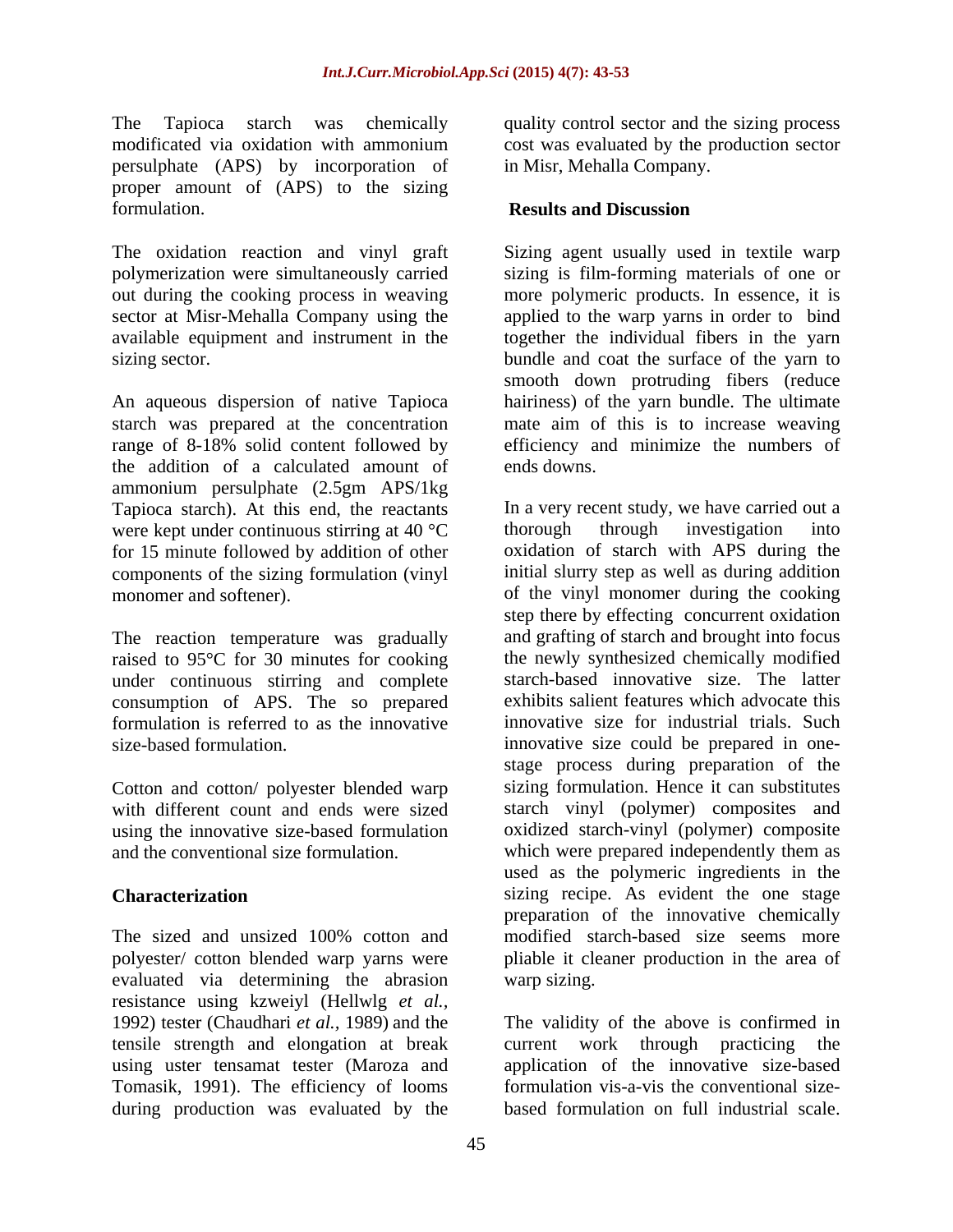Needless to say that the innovative size based formulation is exerts by better It is seen (Table 1) that the carboxyl environmental and economical impact as contents increases with increasing compared with the conventional size-based concentration of ammonium persulphate. In formulation-omitting PVA incorporated in the conventional sizing formulation. From increased with both the time and the innovative size-based formulation may temperature required for cooking process. the innovative size-based formulation may temperature required for cooking process. account for this. The cooking process was carried at 600 rpm.

Technical and economical evaluations of the **Effect of oxidizing agent concentration as** sizing process using the innovative size based formulation and conventional sizing formulation were performed by monitoring technical properties of the sized yarns, efficiency of the looms and reduction in the

Dependence of the extent of oxidation, persulphate (APS) incorporated in the expressed as meg. COOH/ 100g tapioca treating medium. This is observed starch, on reaction time and temperature as irrespective of the reaction temperature. well as on concentration of ammonium Nevertheless, the apparent viscosity is lower persulphate is shown in table 1. It is clear the higher the temperature; a point which that the extent of oxidation increases by could be associated with structural changes increasing any of these variables as evidenced by the significant increments in starch under different Temperatures. Such the carboxyl groups. It is logical that raising the temperature would enhance decomposition of the persulphate along with (a) oxidation of reducing groups to carboxyl increasing the degrees of mobility, groups, (b)oxidation of the starch hydroxyls miscibility, compatibility and molecular to aldehyde groups, (c) oxidation of the collision of reactants; meanwhile the time newly introduced aldehyde groups to would provide better contact opportunities carboxylic groups and (d) breaking down the among the reactants. The ultimate effect of glucosidic bond of the starch chains. It is all this is increased oxidation. Similarly, the further noted that the apparent viscosity in extent of oxidation, expressed carboxyl step A is measured after filtration whereas content increases considerably by increasing the apparent viscosity in step B is measured ammonium persulphate concentration within the range studied. Higher concentration of<br>the persulphate would certainly lead to the persulphate would certainly lead to The apparent viscosity of 8% tapioca starch higher amounts in the reaction medium of samples oxidized using different the oxidizing species which, in turn attack concentrations of ammonium per sulfate the starch molecules thereby creating more  $(0.15\%, 0.20\%, 0.25\%)$  at different carboxyl groups. temperatures (40  $^{\circ}$ C – 50  $^{\circ}$ C – 60  $^{\circ}$ C), for

contents increases with increasing addition, the carboxyl percent was increased with both the time and

# **well as duration and temperature of size preparation on apparent viscosity and carboxyl content of Tapioca starch**

production cost. APS oxidation treatment on the apparent **Factors affecting oxidation of tapioca** prepared there under. It is seen that the **starch by ammonium persulphate** apparent viscosity decreases significantly by Table 2 shows the effect of the conditions of viscosity of the oxidized Tapioca starches increasing the amount of ammonium treating medium. This is observed in the chemical composition of Tapioca changes encompass:

directly after cooking without

samples oxidized using different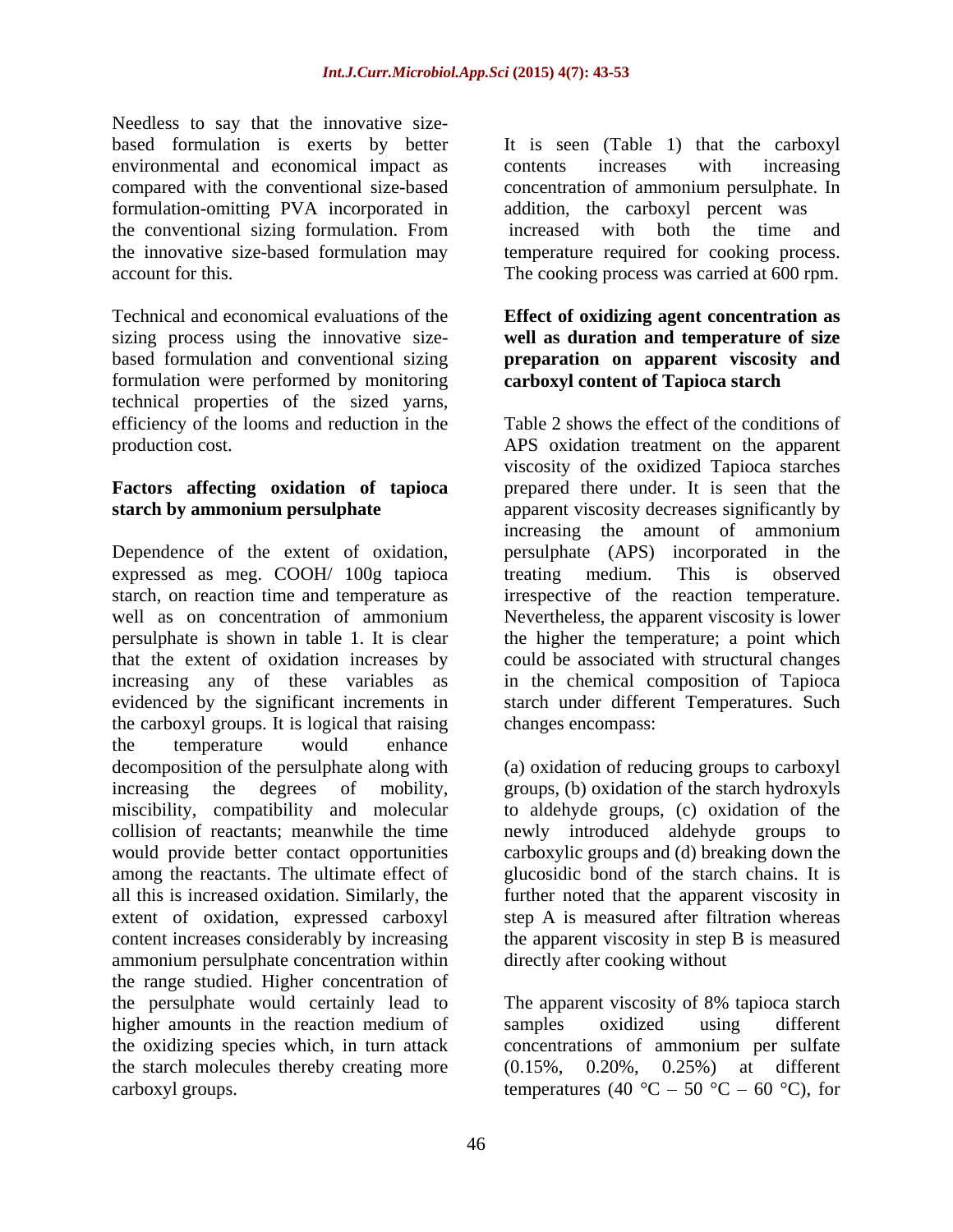fixed time (30 min.) was measured. This was done with respect to step A and step B b to the modification at different samples, results of table 2 exhibit that direct concentration of tapioca starch. Results cooking (step B) displays much lower apparent viscosity than (step A), samples. apparent viscosity of step A samples step B samples. This implies that the concentration are accompanied by for the exceedingly lower viscosity values apparent viscosity. Meanwhile the values of manifestation of the absence of APS through chains. Lowering the acrylic acid

**Factors affecting graft polymerization of acrylic acid with tapioca starch the effect of tapioca starch concentration on the**

# **Concentration tapioca starch under the**

Graft polymerization of acrylic acid onto through increasing the tapioca starch tapioca starch was carried out as follows; concentration. That is, taking the APS as a APS was used as chemical initiation for fixed amount then relating it to acrylic acid inducing the polymerization of acrylic acid at fixed concentration which is related to with tapioca starch. Hence this initiation was added to soluble tapioca starch at room would account for this since we are, indeed, temperature and stirred for 15 min. to yield dealing with decreased concentration of oxidized starch. Acrylic acid was then added APS and acrylic acid. Graft polymerization slowly to the so oxidized starch while onto starch needs reasonable concentration stirring for another 15 min. after which cooking process started by gradually injecting steam (95 °C) under vigorous stirring for 30 min. At this end, the modified tapioca starch obtained was evaluated via Table 5 depicts the effect of acrylic acid monitoring carboxyl content and percentage

add-on (increase in weight of the starch due to the modification) at different obtained are set out in table 3.

Results of table 2 make it evident that the It is obvious (Table 3) that increasing the displays much higher values than those of consequently decreasing the acrylic acid oxidizing agent (ABS) which is not filtrated significant decrease in the extent of starch in case of step B samples stands as a reason modification expressed as carboxyl content abet and with step B samples. Absence of starch concentration on the extent of its APS by filtration in case of sample A would modification is unequivocally due to the not logically exert negative effect on dement in acrylic acid concentration upon carboxyl content of step B samples (direct It is understandable that availability of cooking process) are higher than the acrylic acid monomer molecules in the corresponding values of step A samples vicinity of the starch is a prerequisite of (indirect cooking process). This again is a propagation of the growing acrylic acid filtration in case of step A samples. concentration decreases the add-on and, in tapioca starch concentration and concentration are accompanied by and add-on. The adverse effect of tapioca using higher concentration of tapioca starch. chains. Lowering the acrylic acid turn, the carboxylic content.

# **APS initiator concentration**

**grafting process** Table 4 shows the effect of APS initiator on **industrial condition adapted in Misr-** on percent. Apparently, both carboxyl **Mehalla Co. Content and add-on decrease by decreasing**  $\alpha$ the extent of modification of tapioca starch, given in terms of carboxyl content and add the APS and acrylic acid concentration increasing concentration of tapioca starch of APS and acrylic acid.

# **Concentration of acrylic acid monomer**

concentration on the extent of starch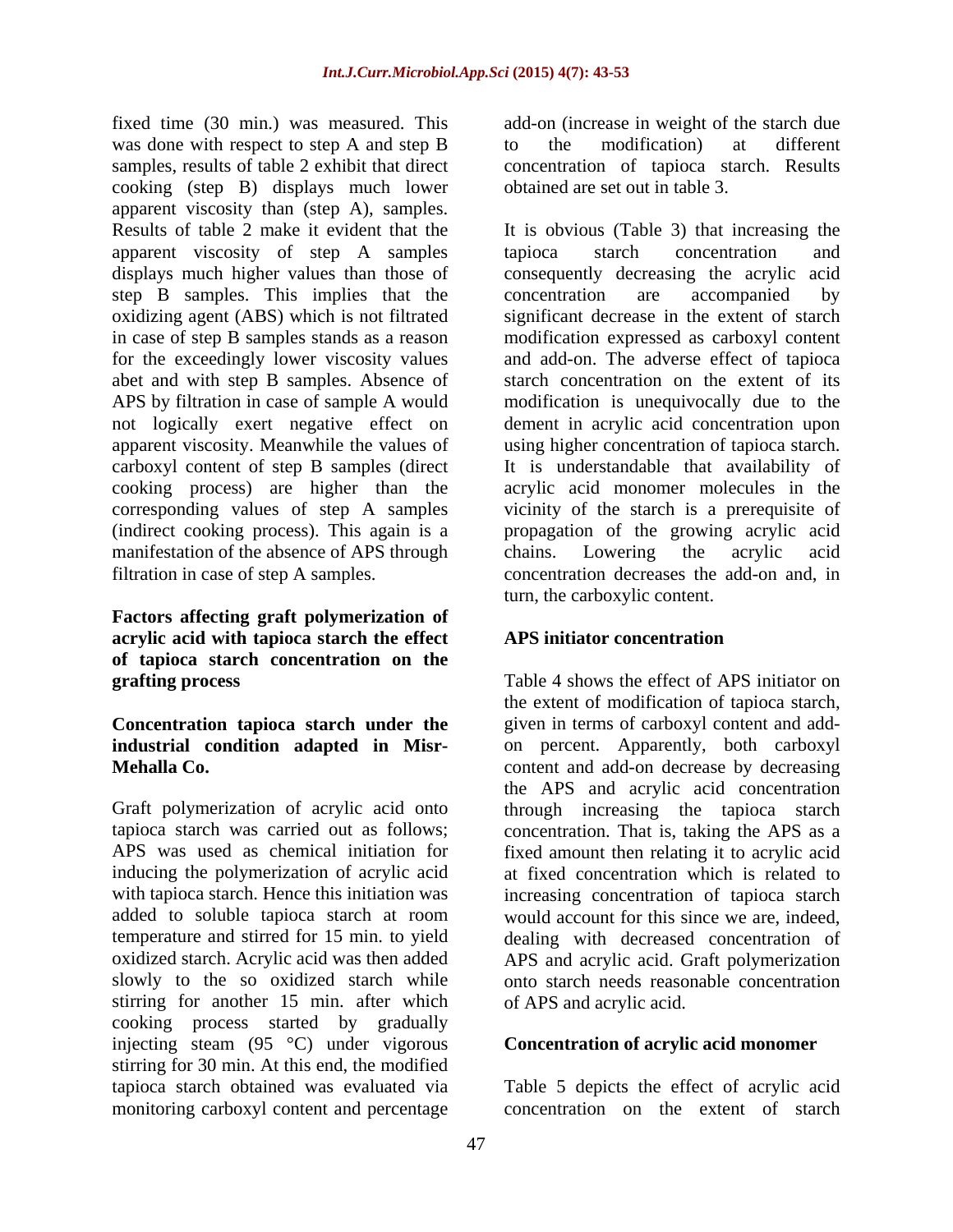modification, expressed as carboxyl content industrial conditions. In the next paragraph and add-on percent. Obviously, the extent of the application of the innovatively synthetic starch modification is greater upon using sized composites in warp sizing of cotton higher concentrations of acrylic acid. and polyester/cotton blend yarns along with Greater availability of acrylic acid monomer technical properties of the sized warps are molecules in the proximity of starch hydroxyls at higher acrylic acid

# **Temperature of polymerization**

Table 6 illustrates the effect of Sizing operation was carried out on an polymerization temperature on the extent of tapioca starch modification, given in terms of carboxyl content and add-on percent the extent of modification is exceedingly higher determined innovation size on mechanical at temperature above 70 °C as compared at properties of different cotton as poly 60 °C as below. The add-on at 40 °C-60 °C ester/cotton blended yarns. Properties, is very low as so does the carboxyl content. measured include abrasion resistance, tensile This means that temperature range (40-60 strength, and elongation at break.<br>
<sup>o</sup>C) has little or no effect on the extent of

acrylic acid, oxidized tapioca starch grafted association in as such to for tapioca starch poly acrylic acid composite. Stated in other words, polymerization of tapioca starch under acrylic acid using APS as initiation that: 1) Increasing the technical and physical results in innovative composite the properties (abrasion, tensile strength and contrition of which relies on conditions of elongation) of the sized yarns, 2) Increasing polymerization which indeed are the concentration of sizing agent depending characterized in comment was by being true

reported.

# concentration accounts for this. **Technical properties of cotton and polyester (cotton blend yarns) sized with innovation size**

industrial scale

Table 7 shows the effect of sizing using strength, and elongation at break.

starch modification. On the contrary, Table 7 illustrates that the physical cooking temperature (95 °C) induces the properties of yarns sized with composite heights effect as evidenced by the higher formed from tapioca oxidized starch reacted values of carboxyl content and add-on with acrylic monomer (Abrasion, tensile percent of tapioca starch modified through strength, elongation) and poly vinyl alcohol, polymerization with acrylic acid and APS at it was observed that the physical properties 95 °C. The starch start of sized yarns by acrylic acid -starch start of start of start acid start of start and  $\sim$ **Experimental development output** sizing by PVA- starch composite (recipe 2). With the above ends in view, it is clear that concentration (solid content) the physical a system containing tapioca starch, acrylic properties of sized yarns decrease regardless acid, APS and water yields oxidized tapioca type of the size materials, i.e. physical starch, tapioca starch grafted with poly properties of sized yarns were improved in with poly acrylic acid, homo poly acrylic recipe 2 &4 respectively. This due to the acid and intact tapioca starch. These penetration of size material in caseless solid resultant components are intimately content more than in case high solid content composite better (recipe 1) than in case It also observed that by increasing size case of recipe 1 &3 compared with that of and in this time the viscosity decrease.

> The data obtained from table 8 illustrate on the concentration of acrylic acid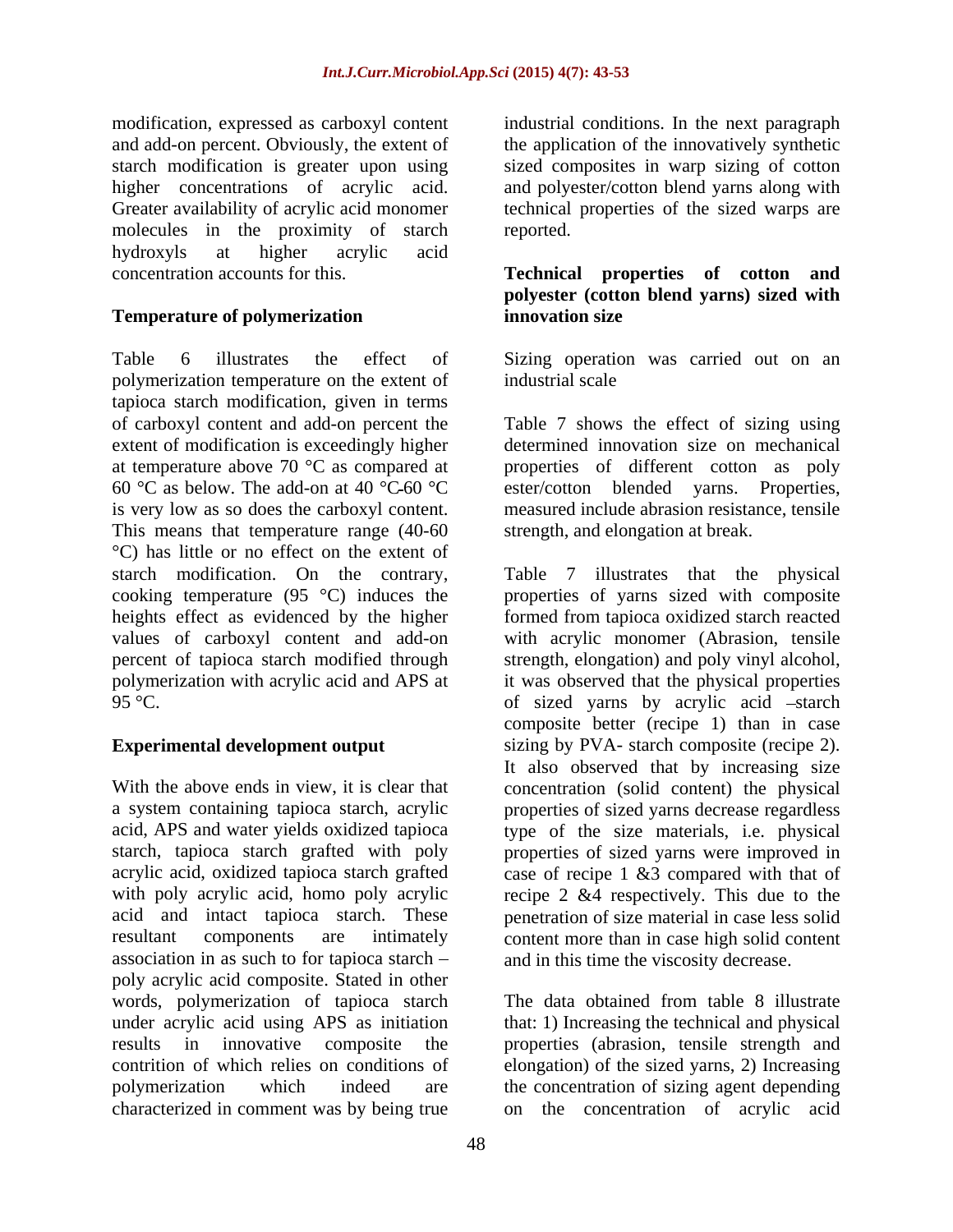and technical properties of the sized yarns, 3) The recipe number 4 (sizing mixture) is more favored than obtained with 1, 2 and 3

monomer leads to improving the physical recipes as a result elasticity of size film formation around yarns increased by increasing monomer (AA) concentration.

**Table.1** Variations of the extent of oxidation, expressed as carboxylic content of the oxidized tapioca starches with change in temperature, duration and ammonium per sulphat (APS) concentration contraction contraction contraction contraction contraction contraction contraction contraction contraction contraction contraction contraction contraction contraction contraction contraction contraction cont

| [APS] |                               |         |       |             |     |                | Carboxylic content   |      |      |      |                       |      |
|-------|-------------------------------|---------|-------|-------------|-----|----------------|----------------------|------|------|------|-----------------------|------|
|       |                               |         |       |             |     |                | Reaction temperature |      |      |      |                       |      |
| (0ws) |                               |         | 40 °C |             |     | 500C           |                      |      |      | VV.  |                       |      |
|       |                               |         |       |             |     |                | Duration time (min)  |      |      |      |                       |      |
|       |                               |         |       | $\alpha$    |     |                |                      |      |      |      | $\pm 60$              |      |
| 0.15  | 55<br>$\cup \, \cdot \, \cup$ | 6.0     |       | $\vert$ 9.0 |     | $\overline{a}$ |                      | 11.0 | 8.5  | 10.U | 115<br>$ 11.5\rangle$ | 13.0 |
| 0.20  |                               |         | 8.0   | 10.5        |     | 8.5            | 10.                  | 11.5 | 9.0  | 10.5 | 12.0                  | 14.0 |
| 0.25  |                               | ∣ R.    |       |             |     | 19.0           | 10.5                 | 12.0 | 10.0 | .    | $\vert$ 13.0          | 15.0 |
| 0.30  |                               | $-19.6$ |       |             | TO. | 10.0           | $11.5$ 13.5          |      | 11.0 |      | $12.5$   14.5         | 17.0 |

**Table.2** Impact of direct cooking process and indirect cooking process on the apparent viscosity and carboxyl content of tapioca starch oxidized under different APS concentration and temperature and the state of the state of the state of the state of the state of the state of the state of the state of the state of the state of the state of the state of the state of the state of the state of the state o

| $[APS]$ (%) | Temp. $(^{\circ}C)$ | and filtrated)<br>(Stop A) | <b>Indirect cooking (Washed</b> |                         | <b>Direct cooking</b><br>(Step B) |
|-------------|---------------------|----------------------------|---------------------------------|-------------------------|-----------------------------------|
| (OWS)       |                     | Ap-viscosity               | carboxyl                        | <b>Ap-viscosity</b>     | carboxyl                          |
|             |                     | $(c.p)$ After<br>filterate | content<br>meq/100g st          | (c.p) direct<br>cooking | content<br>$meq/100g$ st          |
| 0.15        | 40                  | 3600                       | 6.0                             | 440                     | 15.0                              |
| 0.20        | 40                  | 3200                       | 6.5                             | 420                     | 16.6                              |
| 0.25        | 40                  | 2200                       | 8.0                             | 335                     | 18.8                              |
| 0.30        | 40                  | 2000                       | 9.0                             | 330                     | 20.0                              |
| 0.15        | 50                  | 3100                       | 7.5                             | 375                     | 10.5                              |
| 0.20        | 50                  | 2600                       | 8.5                             | 245                     | 18.9                              |
| 0.25        | 50                  | 2000                       | 9.0                             | 220                     | 20.5                              |
| 0.30        | 50                  | 1600                       | 10.0                            | 200                     | 25.5                              |
| 0.15        | 60                  | 2400                       | 10.0                            | 300                     | 17.2                              |
| 0.20        | 60                  | 1800                       | 10.5                            | 240                     | 19.4                              |
| 0.25        | 60                  | 1200                       | $11.0\,$                        | 190                     | 22.2                              |
| 0.30        | 60                  | 800                        | 12.5                            | 150                     | 30.5                              |

Condition used: concentration of tapioca starch, 8%; time of cooking, 30 min.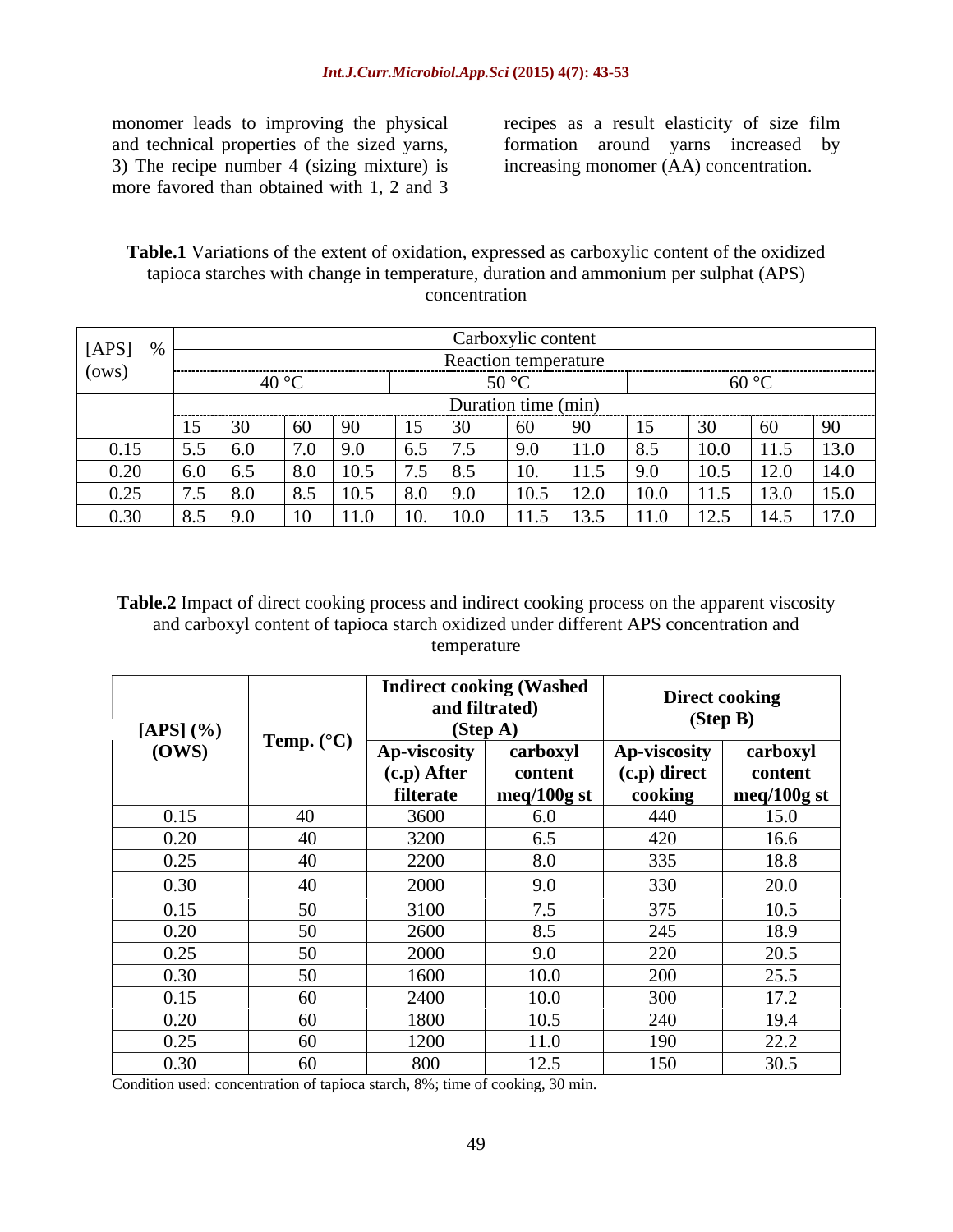| [Tapioca starch]<br><u>ະ</u> / ∟ | [Acrylic acid]<br>$\%$ (OWS) | Carboxyl<br>content<br>$(meq/100 \text{ g} \text{ st})$ | Add-on<br>(0) |
|----------------------------------|------------------------------|---------------------------------------------------------|---------------|
|                                  |                              | 84.J                                                    | 6.478         |
|                                  |                              | 68.0                                                    | 5.148         |
| 150                              | 166<br>1 U.L                 | 67.0                                                    |               |
| $\Omega$<br>ZUU                  | 12.0                         | 47.0                                                    |               |

**Table.3** Effect of tapioca starch concentration on its graft polymerization of acrylic acid process

Reaction conditions: [APS], 0.3% (OWS); Temp, 95 °C; time, 30 min, OWS : based on weight of starch.

**Table.4** Effect of oxidizing agent concentration (APS) on the grafting process and its adverse on carboxyl content and add-on percent

| [Tapioca starch] | APS         | $ A$ crylic acid <sup>1</sup> | <b>COOH</b>   | <b>Add-on</b>  |
|------------------|-------------|-------------------------------|---------------|----------------|
|                  |             | $\%$ (OWS)                    | $meq/100g$ st |                |
|                  | 200<br>2.20 | $\epsilon$                    | റ01           | 25.420         |
| 100              | 1.14        |                               | $\frac{1}{2}$ | 18.567         |
| 150              |             |                               |               | 13.993         |
| $\angle$ UV      | 0.57        | $1 \angle 0$                  | $\sim$ $\sim$ | 0.750<br>7.137 |

Reaction conditions: Temp, 95 °C; Time, 30 min.; OWS: based on weight of starch.

**Table.5** Effect of acrylic acid monomer concentration on the extent of modification of tapioca starch, expressed as carboxyl content and add-on percent

| [Tapioca starch]                                | Acrylic acid                   | <b>COOH</b>      | <b>Add-on</b> |
|-------------------------------------------------|--------------------------------|------------------|---------------|
| (g/L)                                           | (OWS)                          | meq/100 g starch | (% )          |
| 50<br>$\sim$ $\circ$                            | $50^{\circ}$<br>$\sim$ $\circ$ | 281.50           | 25.420        |
| $\epsilon$<br>$\sim$ $\sim$                     | $\sim$ $\sim$                  | 377.0            | 37.257        |
| $\epsilon$ <sup><math>\alpha</math></sup><br>ັບ | $\sim$ $\sim$                  | 429.0            | 44.692        |
| $\sim$ $\sim$                                   | 100                            | 431.5            | 45.070        |
| $\sim$ $\circ$                                  | 110                            | 462.0            | 49.840        |

Reaction conditions: [APS], 2.28% (OWS); Temp, 95 °C; time, 30 min., OWS: based on weight of starch

**Table.6** Effect of temperature on the extent of modification of tapioca starch expressed as carboxyl content and add-on percent

| <b>CONTRACTOR</b><br><b>Temperature</b>     | <b>COOH</b>   | <b>Add-on</b> |
|---------------------------------------------|---------------|---------------|
| (0)<br>$\cup$                               | (meq/100g st) | (9/0)         |
| $\sim$                                      | 11.0          | 0.798         |
|                                             | 13.0          | 0.945         |
| $\overline{\phantom{1}}$<br>00 <sub>1</sub> | l 4.0         | 1.018         |
| 7 V                                         | 91.5          | 7.05          |
| $\mathbf{O} \mathbf{C}$<br>vv               | 185.0         | 15.4          |
| ີ                                           | 431.5         | 45.07         |

Condition used [st],  $50$  g/L; [APS],  $2.28\%$  (OWS) g/ starch; [AA], 100 (g/st), time, 30 min., OWS : based on weight of starch.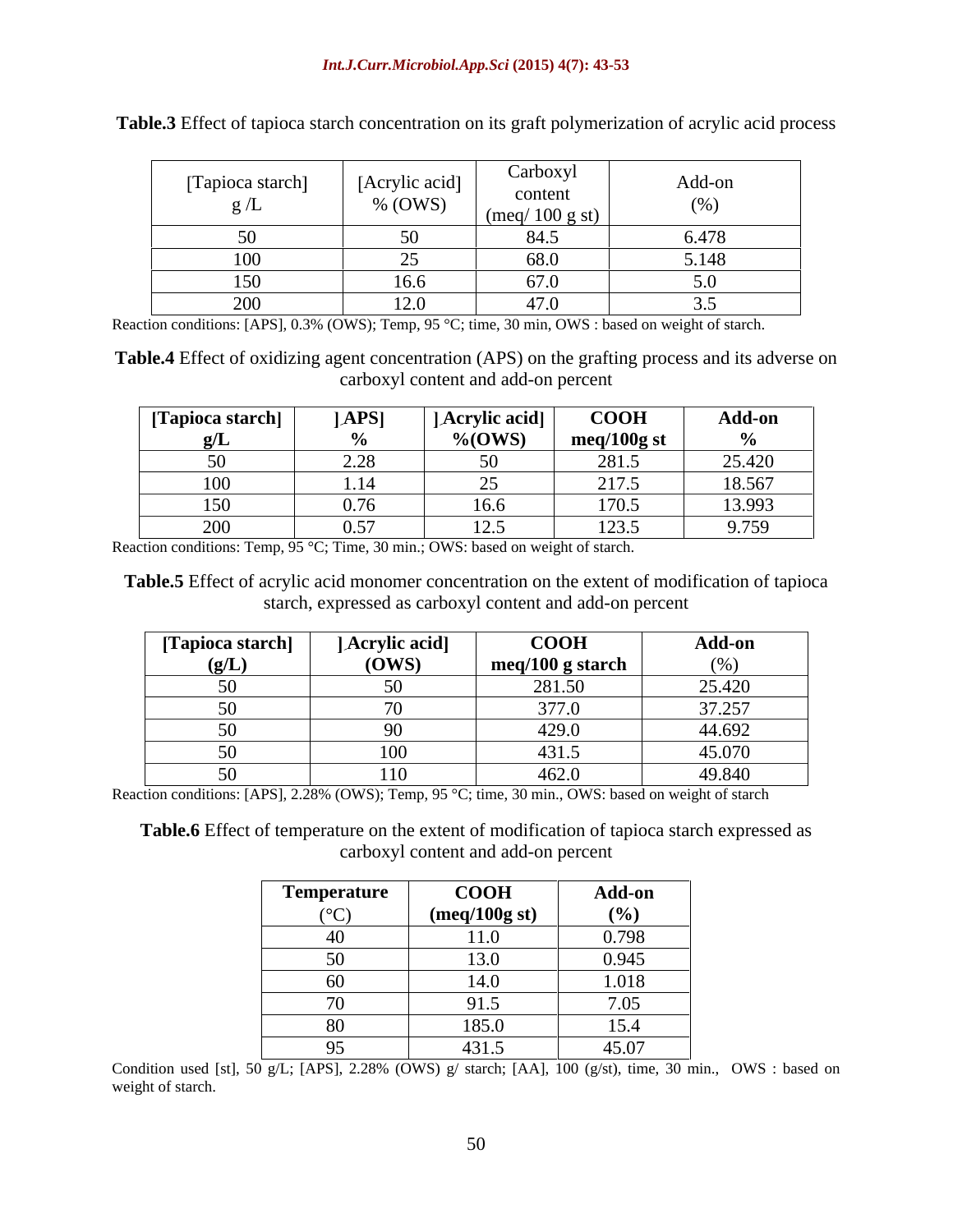|                               |                 | The analysis properties |                    |                   |
|-------------------------------|-----------------|-------------------------|--------------------|-------------------|
| recipe<br>The count yarn No   | <b>Abrasion</b> |                         | tensile            | <b>Elongation</b> |
|                               | resistance      | $+\Delta\%$             | strength           |                   |
| 40/1 PES 65%                  | 581.4           | $-750%$                 | 330                | 4.04%             |
| 40/1 combed COTT-100%         | 232.1           | $+530%$                 | $\sqrt{11}$<br>41Z | 2.92%             |
| 36/1 PES 45%                  | 264.0           | $+331.5$                |                    | 4.0%              |
| 40/1 PES 65%                  | 397.1           | $+480.5%$               | 306                | 4.16%             |
| 40/1 combed COTT-100%         | 201.3           | $+447.0$                | 418                | 3.32%             |
| 36/1 PES 45%                  | 260.8           | $+326.0$                |                    | 3.76%             |
| 40/1 PES 65%                  | 168.6           | $+146.5$                | 316                | 4.04%             |
| 40/1 combed COTT-100%         | 158.0           | $+329.3$                | 394                | 3.36%             |
| 36/1 PES 45%                  | 89.0            | $+45.4$                 | 326                | 4.36%             |
| 40/1 PES 65%                  | 152.4           | 122.8                   |                    | 4.28%             |
| 40/1 combed COTT-100%         | 154.8           | $+320.6$                | 384                | 3.72%             |
| 36/1 PES 45%                  | 94.2            | $+53.9$                 | 330                | 4.0%              |
| 40/1 PES 65%<br>grey          | 68.4            |                         |                    | 4.04%             |
| 40/1 combed COTT-100%<br>grey | 36.8            |                         | 204                | 3.08%             |
| 36/1 PES 45%<br>grey          | 61 2            |                         | 240                | 4.2%              |

**Table.7** Properties of the Abrasion resistance, tensile strength and the elongation of the yarns which sized by different recipes of the composite

Condition used : [APS]; 2.28% (OWS), 500 ml of water.

The recipes numbers:

1-  $[5\%$  oxidize tapioca starch +5% AA] = 10%. 2- [5% oxidize tapioca starch +5% PVA] = 10%

3-  $[10\% \text{ oxidize } \tan \theta + 5\% \text{ AA}] = 15\%$ . 4-  $[10\% \text{ oxidize } \tan \theta + 5\% \text{ PVA}] = 15\%$ 

**Table.8** Evaluation of the mechanical properties of the yarns which sized by different recipes concentrate of the composite (graft of oxidize starch with AA)

|        |                        |                               |               | The analysis properties |            |
|--------|------------------------|-------------------------------|---------------|-------------------------|------------|
| recipe | The count yarn No      | <b>Abrasion</b><br>resistible | $+\Delta \%$  | tensile<br>strength     | Elongation |
|        | 40/1 PES 65%           | 168.6                         | $+148.5%$     |                         |            |
|        | 40/1 combed COTT-100%  | 158.0                         | $+329.3%$     | 394                     |            |
|        | 36/1 PES 45%           | 89.0                          | $+45.4$       | 326                     | 4.36       |
|        | 40/1 PES 65%           | 169.2                         | $+147.3%$     | 318                     | 4.64       |
|        | 40/1 combed COTT-100%. | .70.2                         | $+362.5$      | 396                     |            |
|        | 36/1 PES 45%           | 173.0                         | $+182.6$      | 324                     |            |
|        | 40/1 PES 65%           | 189.0                         | $+176.3%$     | 332                     | 4.4        |
|        | 40/1 combed COTT-100%  | 173.0                         | $+370.1$      | 410                     |            |
|        | 36/1 PES 45%           | 186.8                         | $+205.2$      | 349                     |            |
|        | 40/1 PES 65%           | 234.5                         | $+242.8%$     | 342                     | 6.48       |
|        | 40.1 combed COTT-100%  | 191.4                         | $+420.0$      | 376                     | 3 X.A      |
|        | 36/1 PES 45%           | 262.8                         | $+329.9$      | 394                     | 4.48       |
| grey   | 40/1 PES 65%           | 68.4                          |               | 274                     | 4.04%      |
| grey   | 40/1 combed COTT-100%  | 36.8                          |               | 284                     | $08\%$     |
| gery   | 36/1 PES 45%           | $-1$ $\sim$                   | $\sim$ $\sim$ | 240                     |            |

Condition used : [APS], 2.28% (OWS), 1000 ml of water.

1 =  $[5\%$  oxidize tapioca starch +2.5% AA] = 7.5%, 2 =  $[5\%$  oxidize Tapioca starch +3.5% AA] = 8.5%

 $3 = [5\% \text{ oxidize } \tan \theta \text{ is taken} + 4.5\% \text{ AA}] = 9.5\% \text{ A} = [5\% \text{ oxidize } \tan \theta \text{ is taken} + 5.5\% \text{ AA}] = 10.5\%$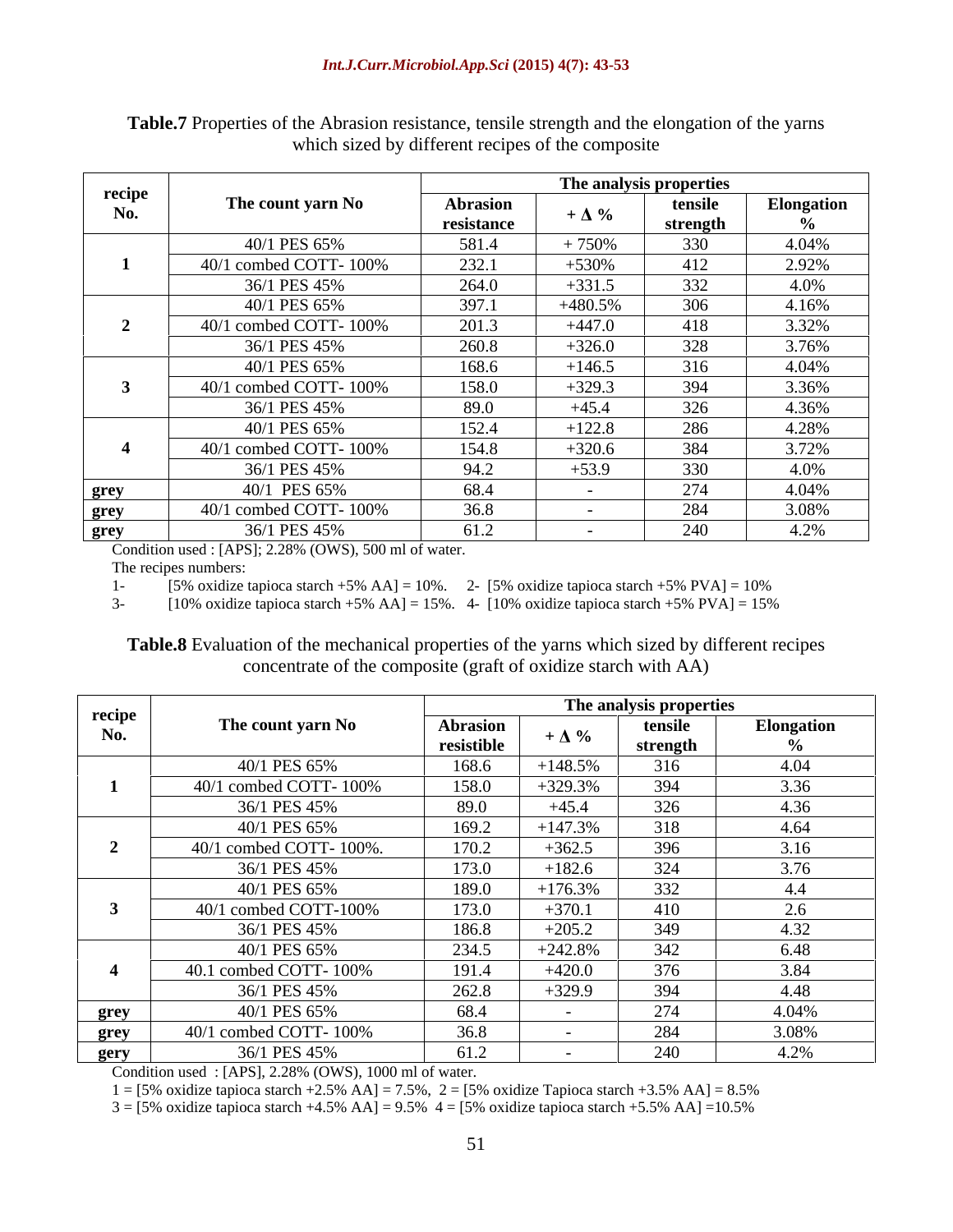|                    | Type of |      | Yarn count                   |                                                 |                                             |  |
|--------------------|---------|------|------------------------------|-------------------------------------------------|---------------------------------------------|--|
| The Article/wide-  |         |      | the   No of   cotton $100\%$ | picks/inch                                      |                                             |  |
|                    |         | ends |                              | $\mathbf{X} \mathbf{X} \mathbf{Z} = \mathbf{I}$ | weave                                       |  |
| 4002/178 cm Rapier |         |      |                              | $ -$                                            | $\epsilon$ <sup>0</sup>   D <sub>lo</sub> : |  |

**Table.9** Properties of the yarns

**Table.10** Properties of the yarns grey, sized and the efficiency of weaving mill

|                | $\mathcal{F}$ s propertic.                                              | Efficiency |
|----------------|-------------------------------------------------------------------------|------------|
| <b>Article</b> | $+\Lambda \%$<br>$\top$ T. St. Hum %<br>  add  <br>  1 ype              |            |
|                | on   resistance<br>$(\mathbf{k}\mathbf{p})$<br>$\mathbf{U}$             |            |
|                |                                                                         |            |
|                | $\frac{14002}{178}$ cm $\frac{Oley}{Size}$ 14.5<br>176<br>$-$ 2080/ $-$ | 94%        |

Condition used Recipe [6% oxidize starch+ 6% AA], [APS], 0.25% (OWS); Temp, 95  $\Box C$ ; time, 30 min; speed of loom, 400 picks/min

The application of the trials in sizing extent of starch modification isgreater upon

10 that the sizing recipe is well when it was

reaction temperature. Tapioca starch – decrease. acrylic acid composite carried out under the following conditions: [APS], 2.28% (ows); **References** Temp, 95°C; time, 30 min at different concentrations of AA. The effect of acrylic  $\alpha$  Agboola, S.O., Akingbala, J.O., acid (AA) concentration on the extent of starch modification, expressed as carboxyl of low substituted cassava starch content and add-on percent. Obviously, the

department by using the oxidize tapioca using higher concentrations of acrylic acid. starch - AA Composite and determine the The physical properties of yarns (abrasion analysis properties of the yarns grey, sized resistance, tensile strength, and elongation at and the efficiency of weaving mill (Table 9 break) sized with composite formed from & 10). tapioca oxidized starch reacted with acrylic It was observed from the above tables 9 & observed that the physical properties of used in large and industrial scale. Moreover composite better (recipe 1) than in case the data shows improved in abrasion for sizing by PVA- starch composite (recipe 2) sized yarns when it compared with grey as shown in table 7. It also observed that by yarns. increasing size concentration (solid content) The oxidation of tapioca starch dependence decrease regardless type of the size on the extent of oxidation, expressed as materials, i.e. physical properties of sized m.eq of COOH/ 100g tapioca starch, yarns were improved in case of recipe 1 &3 reaction time and temperature and compared with that of recipe 2 &4 concentration of APS. The obtained results respectively as shown in table 8. This due to show that the apparent viscosity decreases the penetration of size material in case less significantly by increasing the amount of solid content more than in case high solid APS. This is observed irrespective of the content and in this time the viscosity monomer and poly vinyl alcohol, it was sized yarns by acrylic acid –starch the physical properties of sized yarns decrease.

# **References**

Agboola, S.O., Akingbala, J.O., Oguntimein, G.B. 1991. Production of low substituted cassava starch